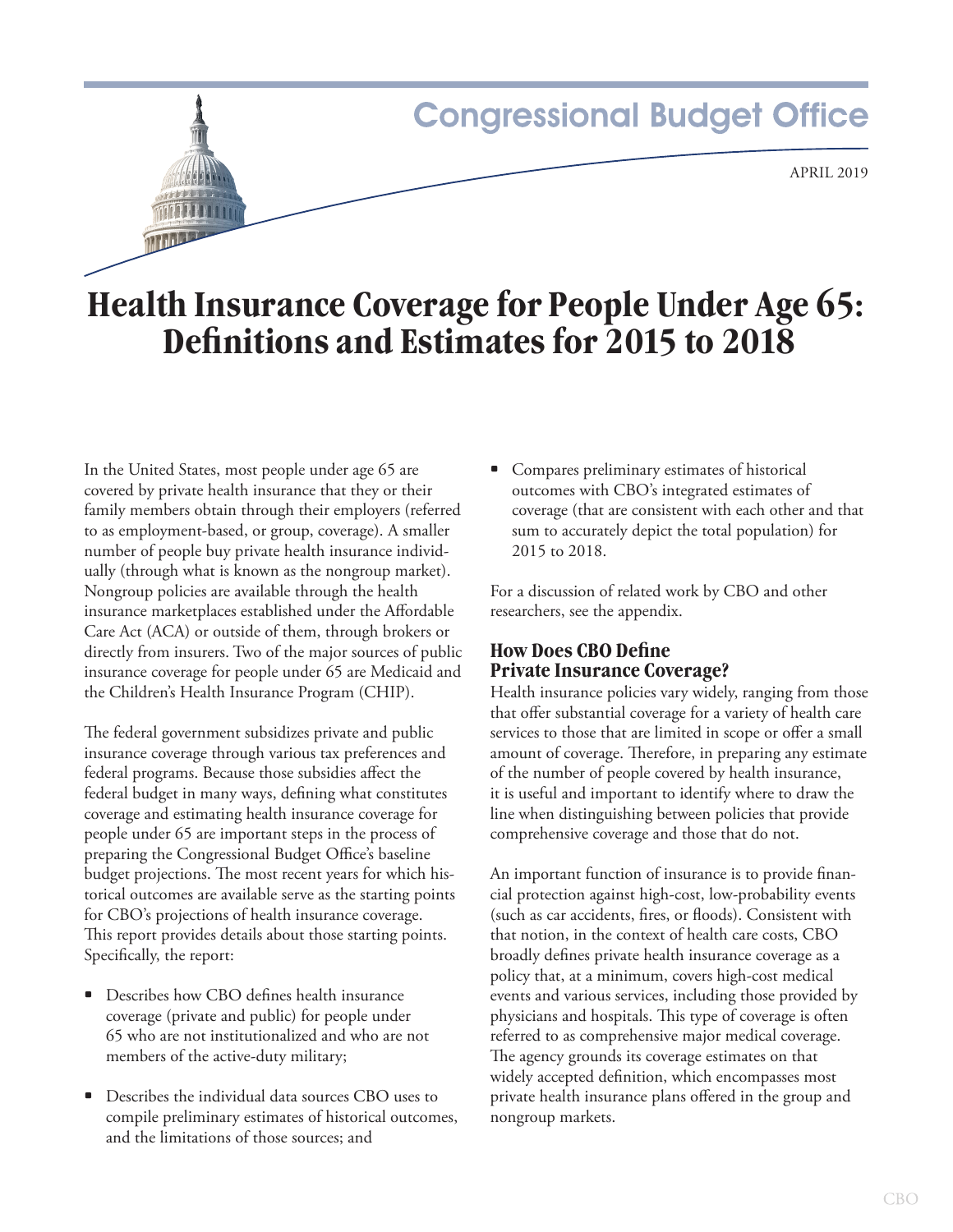CBO's definition of private insurance coverage covers plans that must comply with the regulations governing the group and nongroup markets as well as coverage that is exempt from such regulations but that nonetheless provides comprehensive major medical coverage. For example, short-term, limited-duration policies are exempt from regulations governing the nongroup market, but some are included in CBO's definition of private insurance if they provide major medical coverage. The definition may also include plans with very high deductibles. The desirability or adequacy of such coverage will vary on the basis of people's preferences, income, and assets, but that does not change CBO's definition of coverage.

CBO's definition of private insurance coverage excludes policies that do not provide comprehensive major medical coverage. Examples include the following: policies with limited insurance benefits (known as mini-med plans); some types of short-term, limited-duration policies; "dread disease" policies that cover only specific diseases; supplemental plans that pay for medical expenses that another policy does not cover; fixed-dollar indemnity plans that pay a predetermined, lump-sum payment in the event of an illness or hospitalization; health care sharing ministries that are not insurance but rather cooperatives through which members pay one another's bills; and single-service plans, such as dental-only or visiononly policies.

In its estimates of health insurance coverage, CBO includes people with private insurance obtained in the large-group or small-group markets in the category of employment-based coverage. People with nongroup coverage are placed in a separate category.

If the laws or regulations governing health insurance markets were amended, CBO would continue to use the same widely accepted definition of private health insurance. Accordingly, the agency would continue to exclude from its definition plans that did not provide the minimum benefits afforded by comprehensive major medical coverage.

# **How Does CBO Define Public and Other Insurance Coverage?**

CBO defines as publicly insured people who receive full Medicaid or CHIP benefits. The agency's definition of publicly insured does not include people who receive partial Medicaid benefits, such as women who receive only family planning services or noncitizens who are not lawfully present in this country who receive only emergency services. In addition, the agency defines people as publicly insured who are covered under the Basic Health Program, which provides some federal funding for states to establish an alternative to marketplace coverage, primarily for people with income between 138 percent and 200 percent of the federal poverty guidelines. CBO also defines as publicly insured disabled adults under age 65 who are covered by Medicare.

CBO considers people who use the Veterans Health Administration (VHA) and TRICARE policyholders and their dependents to be publicly insured (although activeduty military personnel are not included in the population for which CBO estimates insurance coverage). Although they are publicly insured, the agency includes those people in the category of employment-based coverage because their employer is their source of coverage.

Additionally, CBO defines as publicly insured people who use the Indian Health Service (IHS). The agency groups those people in a broad category of other miscellaneous sources of coverage. That category also includes people who are covered by student health plans and foreign sources.

# **What Data Sources Does CBO Use to Estimate Historical Outcomes?**

To estimate the number of people with and without health insurance coverage for the most recent years for which historical outcomes are available, CBO combines data from household and employer surveys with administrative data about government programs (when available). CBO primarily uses survey data as the basis for estimating employment-based private insurance coverage. The agency also uses survey data to estimate the number of people without coverage because no administrative data on the uninsured are available. By contrast, CBO relies primarily on data from administrative records to count people with public insurance coverage through Medicaid, CHIP, and Medicare. Similarly, CBO relies on administrative data from the Centers for Medicare & Medicaid Services (CMS) to estimate the number of people with private insurance coverage in the health insurance marketplaces. (For additional details, see the information about individual data sources in the [appendix.](#page-7-0))

Certain administrative records, such as those that record program participation, are generally more accurate than reports from household surveys because they are based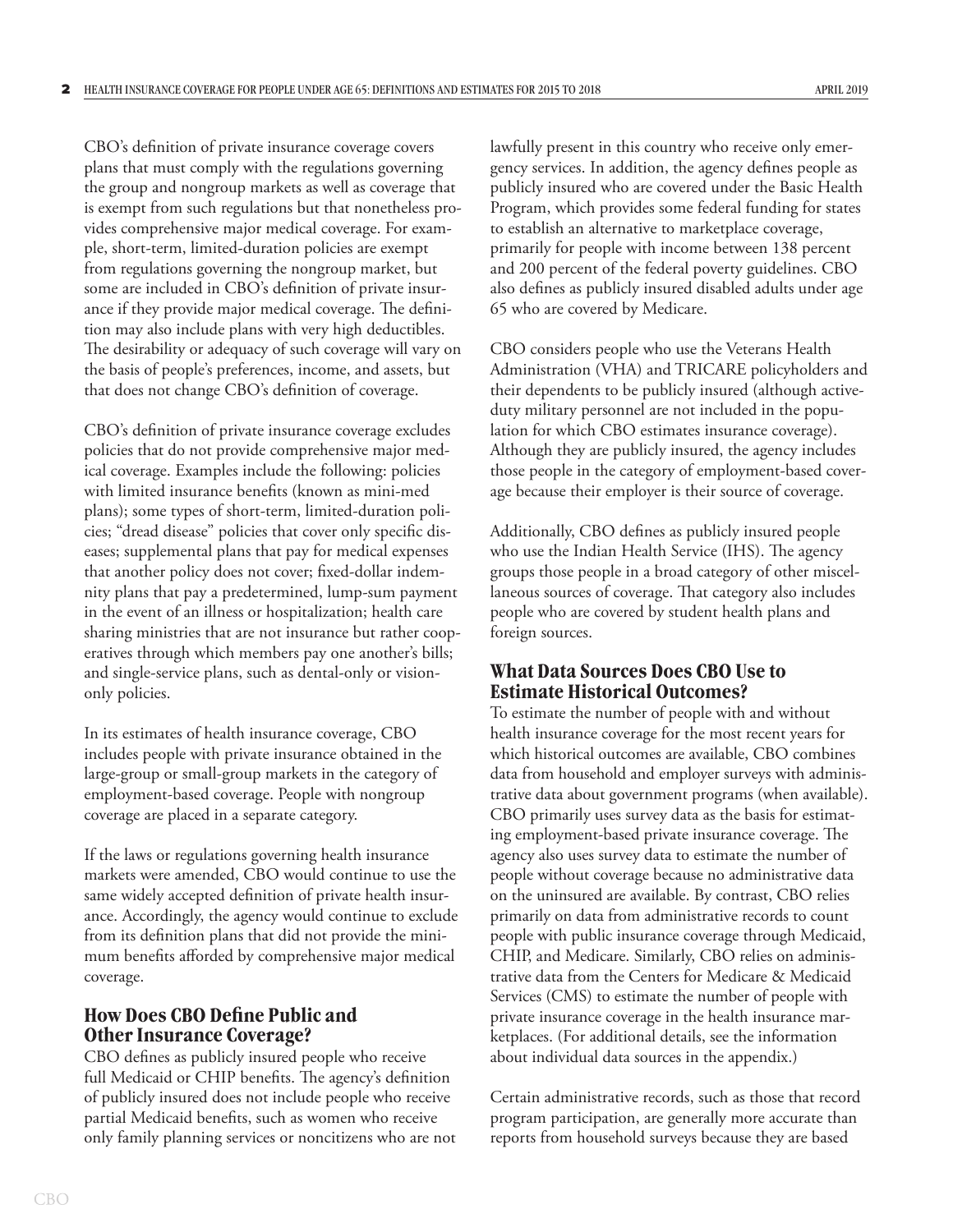on complete tabulations instead of a sample and program funding is based on them. In addition, studies have shown that some survey respondents misreport their sources of coverage, and most surveys' measurements of coverage do not match administrative totals. Survey data are necessary, however, to determine the demographic and income characteristics of Medicaid and CHIP enrollees because that information is lacking in administrative data. Survey data can thus fill in the gaps by providing estimates for types of coverage that are not included in administrative data or by showing how coverage varies on the basis of demographic variables, such as income and age.

To estimate the number of people with private insurance coverage or without coverage, CBO uses data from several household surveys: the National Health Interview Survey (NHIS); the Medical Expenditure Panel Survey—Household Component (MEPS-HC); and the Current Population Survey (CPS). In particular, CBO uses the CPS for the base data in the new version of its health insurance simulation model, HISIM2. The agency also uses data from one employer survey, the Medical Expenditure Panel Survey—Insurance Component (MEPS-IC), and data from CMS's Medical Loss Ratio reports and the National Association of Insurance Commissioners.

#### **What Are the Challenges in Using Survey Data to Estimate Coverage?**

The main challenge in using household survey data to estimate the number of people with and without health insurance coverage involves measurement. Important aspects include the following:

- Errors in the reporting of coverage status and different reference periods (the time period for which statistical information is collected) in different surveys, and
- A lack of information on the depth and extent of private insurance coverage.

In addition to those measurement challenges, there is often a delay between when survey data are collected and when they are made available. The delay can be even longer if respondents are asked to report on their insurance coverage for a time before the date of collection, such as the previous year.

#### **Errors in the Reporting of Coverage Status and Different Reference Periods**

The potential for respondents to err in reporting their insurance coverage is always present in household surveys, but it can depend, in part, on the way the survey questions are structured. For example, some surveys ask whether anyone in the household had coverage, whereas others ask whether each person in the household (by name) had coverage.

Data in the household surveys listed above substantially undercount the number of people with coverage through Medicaid and CHIP because of misreporting. Research on survey methods suggests that one reason for the undercount is that some respondents confuse those public insurance programs with other types of coverage, such as private insurance.

The reference period often varies between surveys. Some surveys ask respondents about their coverage at a particular *point in time*, such as on the date of the interview or during the previous few months. Other surveys ask respondents about their coverage at *any time* during the previous calendar year. The length of the reference period and the length of time that has elapsed since that reference period (the recall period) can affect the accuracy of respondents' answers. The more time that has passed since the reference period, the more difficult it is for respondents to correctly recall their coverage status.

Furthermore, different reference periods affect estimates of the number of people with and without coverage. For example, the number of people who are uninsured at any time during the year is generally higher than the number of people uninsured at a specific point during the year, which, in turn, is higher than the number of people uninsured for the entire year.

A related issue is that different reference periods might affect estimates of the number of people with specific types of coverage. In response to surveys that ask about coverage at any time during the year or over a certain period, some respondents may report more than one type of coverage (such as employment-based coverage and Medicaid). That approach can generate higher estimates for specific coverage categories because many people may have different sources of coverage or temporary lapses in coverage throughout the year, such as when they are between jobs.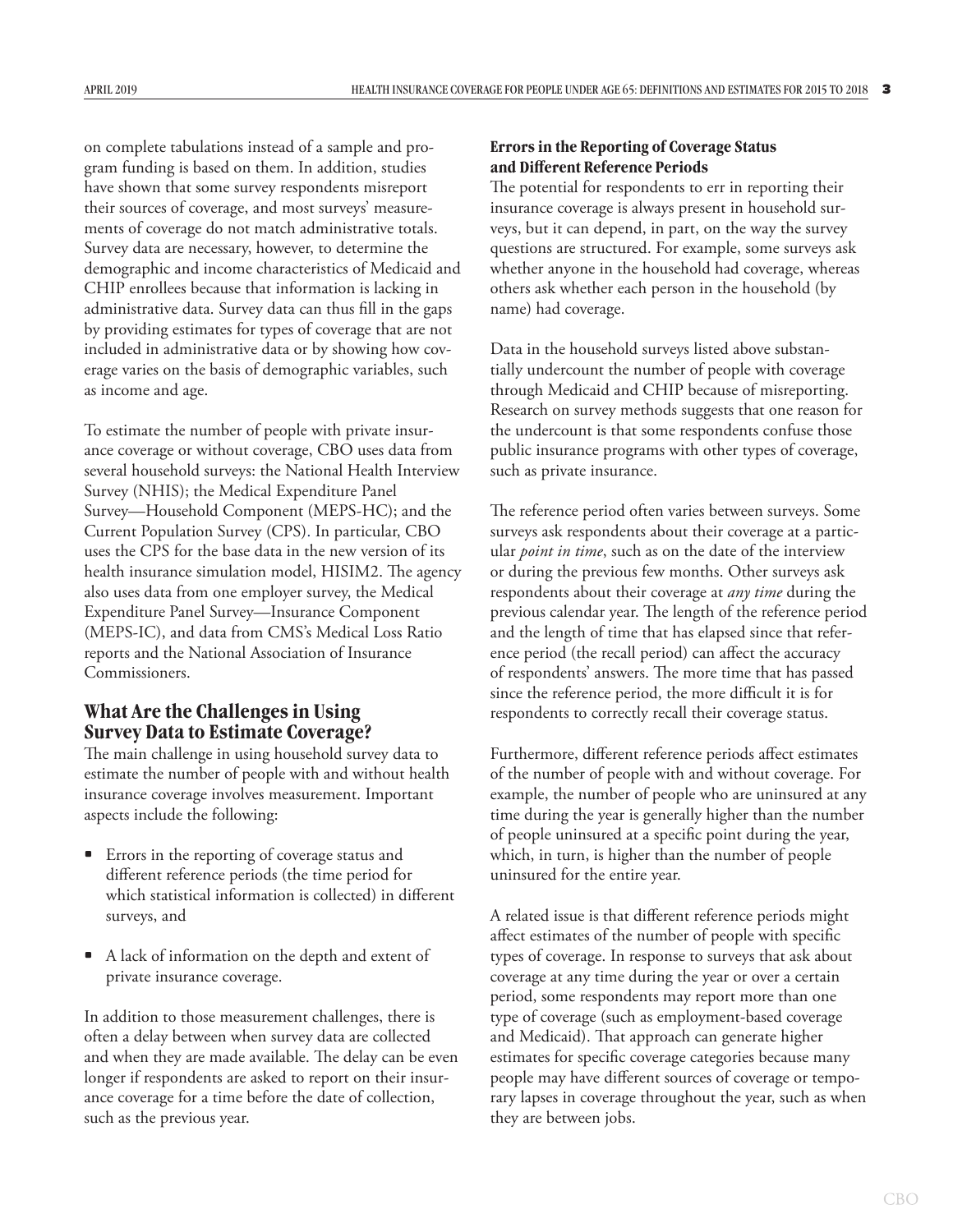To correct for various measurement problems, CBO uses administrative data to count enrollees in Medicaid, CHIP, the marketplaces, the Basic Health Program, and Medicare.

#### **Lack of Information on Private Insurance Coverage**

Another challenge with household survey data is that they provide very little information on the depth and extent of private insurance coverage, in terms of the scope of benefits, the amount and structure of cost sharing, and the actuarial value of plans. Although household-specific information is lacking, some overall statistics on the depth and extent of private insurance coverage in the employment-based market are available. The Agency for Healthcare Research and Quality has begun to publish such data from the MEPS-IC (a survey of private and state and local government employers). For policies in the health insurance marketplaces, detailed information about the scope of benefits, the amount and structure of cost sharing, and the actuarial value of plans is publicly available.

# **What Are the Challenges in Using Administrative Data to Estimate Coverage?**

Using administrative data to estimate the number of people with health insurance coverage presents three main challenges. The first is the delay between the measurement period and the date the data are made available. The second is that most sources of administrative data lack detailed information about a person's demographic characteristics, such as income and employment status. The third is that administrative data have the potential to misreport or overstate coverage. For example, people who have more than one insurance policy within a state or who sign up for coverage in more than one state during a given year may be counted twice.

#### **How Does CBO Estimate the Number of People With Private Insurance Coverage?**

CBO uses data from the MEPS-IC as a benchmark to estimate the number of employment-based private insurance policyholders. CBO then adjusts that benchmark to incorporate federal employees' health care coverage (because data from the MEPS-IC do not include federal agencies). CBO uses the MEPS-IC because it is based on employers' responses rather than households' responses, and employers are more likely than households to accurately report information about health insurance, in the agency's assessment. CBO supplements those data with an estimate of the average number of dependents covered by each employment-based policy from the MEPS-HC. In future years, CBO may incorporate administrative data from tax form 1095, which counts the number of people with employment-based coverage.

For the nongroup market, CBO combines data from CMS's Medical Loss Ratio reports and data from the National Association of Insurance Commissioners to estimate the total number of people enrolled in the nongroup market. The agency uses data from CMS's effectuated marketplace enrollment reports to estimate the number of nongroup enrollees who obtained coverage through the health insurance marketplaces. Nongroup enrollment outside of the marketplaces is estimated as the difference between total nongroup enrollment and marketplace enrollment.

CBO estimates the number of people whose private nongroup coverage meets CBO's definition of coverage. That definition covers plans that must comply with the regulations governing the nongroup market as well as coverage that is exempt from some of the regulations but that nonetheless provides comprehensive major medical coverage. Examples of nongroup plans that are exempt from regulations governing the nongroup market include plans that were in effect before 2014, those purchased by individuals through an association, and some types of short-term, limited-duration policies.

# **How Does CBO Estimate the Number of People With Public Insurance Coverage?**

CBO uses data from two sources to estimate public insurance coverage provided through Medicaid and CHIP. To count enrollees in those programs, CBO uses administrative data submitted by the states to CMS (supplemented with additional data from California). Those data provide the most accurate counts of public insurance coverage because people often misreport that coverage in household surveys. To determine the demographic and income characteristics of those Medicaid and CHIP enrollees, CBO uses household survey data from the CPS.

CBO then adjusts the administrative data to better match its definition of public insurance coverage. For example, CBO excludes people who receive only partial Medicaid benefits. But even though CBO does not count those enrollees as having insurance through Medicaid—because their limited benefits do not meet the agency's definition of insurance—the agency counts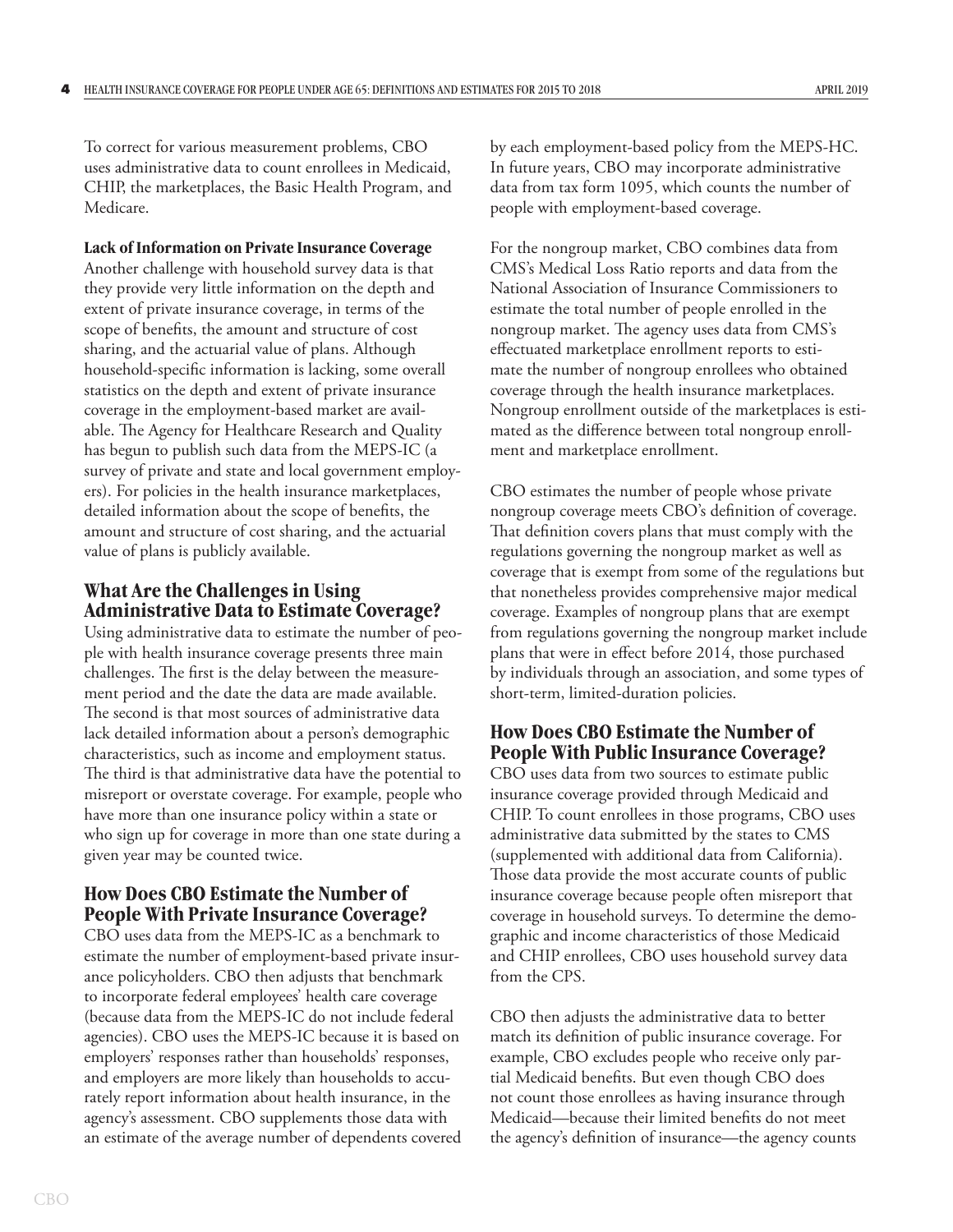them in its baseline projections for Medicaid because they generate Medicaid spending.

Furthermore, CBO counts only people who are actually enrolled in Medicaid and CHIP when estimating coverage through those programs. Some people argue that individuals who are eligible for, but not enrolled in, public programs should be counted as insured because those people could enroll at any time. CBO does not count as covered people who are eligible for, but not enrolled in, Medicaid and CHIP because they are not covered for the costs of medical services unless they enroll and, in many cases, they are unaware of their eligibility.

CBO uses administrative data from CMS and the Social Security Administration to estimate the number of people under age 65 who have Medicare coverage. Those data include counts of Medicare enrollees by age group and eligibility category, which allows the agency to estimate the number of enrollees who are under age 65.

CBO's estimates of the number of people enrolled in health insurance through the Basic Health Program are based on information published by the state governments of Minnesota and New York, which are the only states that have used the program.

To estimate the number of people with coverage through TRICARE or VHA, and not through another source of employment-based health insurance, CBO uses data from the CPS. Data from that survey are also used to estimate coverage through IHS and other miscellaneous sources. To assess the accuracy of those estimates, the agency compares them with the NHIS and MEPS-HC.

# **How Does CBO Estimate the Number of People Without Health Insurance Coverage?**

The only reliable information about the number of people without health insurance coverage comes from federal surveys, and there is no single, definitive survey for measuring that population. For a variety of reasons, CBO uses data from the NHIS as its primary benchmark for estimates of the number of people who are uninsured. Those data are available more quickly than data from some other surveys, and, because they are generated from a larger sample, they provide more reliable estimates of the uninsured. Also, because the NHIS samples households continuously throughout the year and includes a question about insurance status on the day each household is surveyed, it produces the

most accurate measure of the average number of people uninsured over the course of the year. As a result, the data more closely correspond to the concept of average enrollment that underlies CBO's projections.

Although CBO uses the NHIS as its primary benchmark for the uninsured, the agency also compares that benchmark with estimates from the MEPS-HC and the CPS, taking into account the strengths and weaknesses of those surveys, to continually evaluate the accuracy of the NHIS and better understand trends over time in the number of uninsured.

#### **How Do CBO's Estimates of Historical Outcomes From Individual Sources Compare With Its Integrated Estimates?**

Once CBO has compiled preliminary estimates of the number of people under age 65 with different types of insurance using various data sources, it must adjust those estimates slightly to develop integrated estimates that are consistent with each other and that sum accurately to depict the total population. The adjustments incorporate results produced by HISIM2 and other models. Those integrated estimates of historical outcomes are used as inputs into CBO's baseline projections of health insurance coverage and federal subsidies.

The preliminary estimates derive from individual data sources that have used different measurement conventions, so, without adjustment, those estimates will not yield an accurate total. Numbers from surveys of employers, for instance, count workers with two jobs once for each job, so adding up the numbers would double count those workers.

Consider a simplified example in which a total population is estimated to be 100 and people have two types of health insurance coverage. Data about that population's insurance coverage come from three individual data sources. As estimated from an employer survey, 66 people have employment-based coverage. As estimated from a household survey, 31 have public insurance and 11 are uninsured. As estimated from a second household survey, 6 people have both types of coverage. To create an internally consistent set of numbers that sum to the population total of 100, CBO might estimate that 5 people have both types of coverage, 60 have only employment-based coverage, 25 have only public coverage, and 10 are uninsured.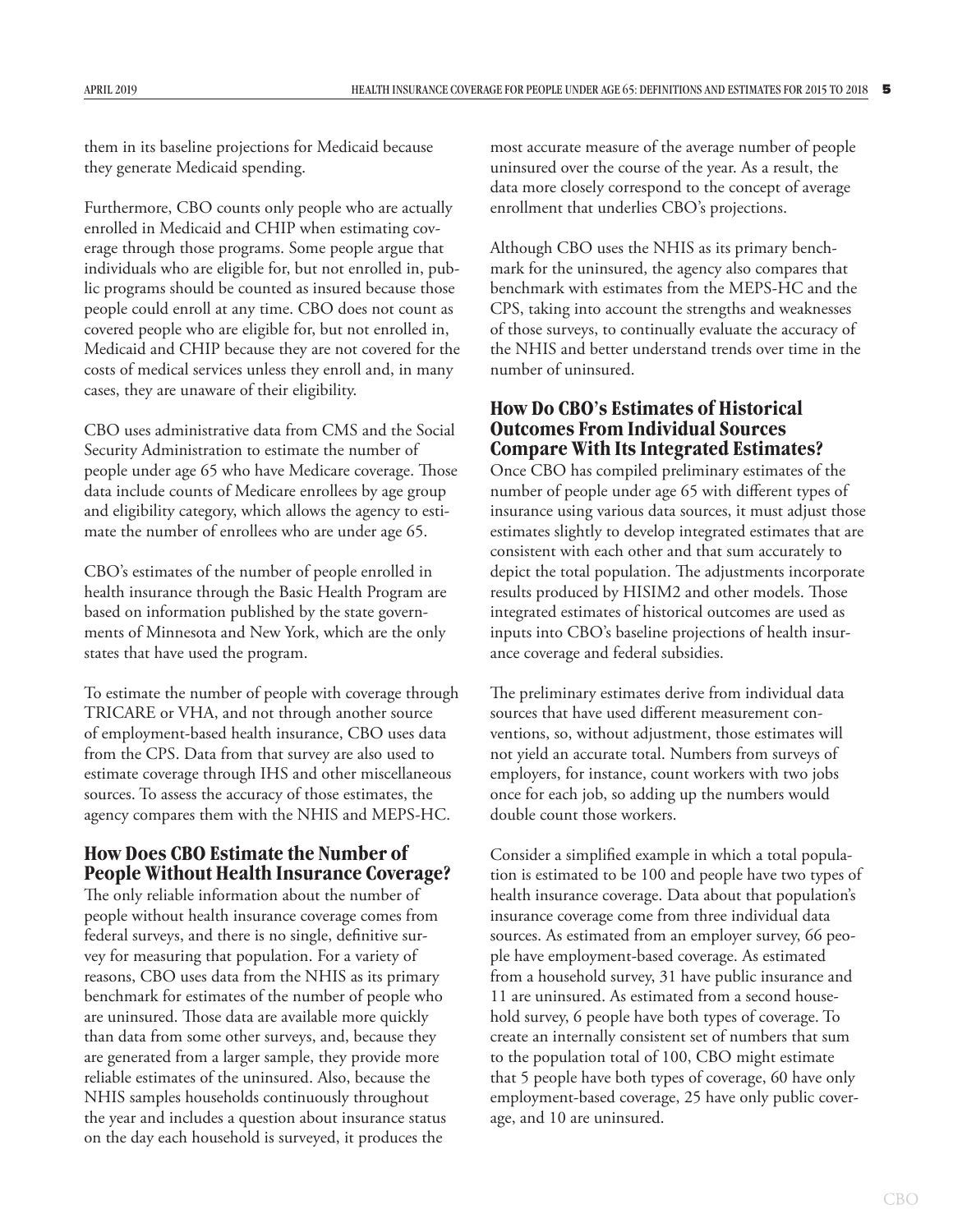CBO adjusts its preliminary estimates of the number of people covered by each type of insurance to varying degrees depending upon the reliability of the source. Examination of those adjustments allows the agency to assess how closely its integrated estimates for historical outcomes are calibrated with preliminary estimates from individual data sources. That process of checking the estimates against a large collection of external data helps validate CBO's baseline projections.

For some categories of coverage—Medicaid and CHIP, Medicare, and coverage purchased through marketplaces and the Basic Health Program—CBO assesses the administrative data to be of high quality because they are based on actual enrollment figures. Therefore, there is little variation between CBO's estimate of actual outcomes and the administrative totals for 2015 through 2018. For example, Medicaid and CHIP enrollment was 69.4 million in 2018, according to administrative data, and that same total is the estimated historical outcome used as input into CBO's spring 2019 baseline (see [Table 1](#page-6-0)).

Estimates of employment-based coverage are not as clearcut. For example, in 2017, CBO's preliminary estimate of employment-based coverage among people under age 65, which was derived from surveys, showed that such coverage increased from its 2016 level by 1.9 million, to 159.4 million. Much of that increase probably occurred because people switched from nongroup coverage to employment-based coverage: The number of people who purchased nongroup coverage fell by 1.5 million between those two years, according to CBO's integrated estimates. However, CBO's estimate of the total decrease in the number of people who were either uninsured or enrolled in coverage other than employment-based health insurance was only about 0.9 million over the same period

(and thus not consistent with an increase of 1.9 million in employment-based coverage). The agency constructed its integrated estimate of the number of people with employment-based health insurance to reflect an increase of 1.3 million from 2016 to 2017—with increases in population and in the number of people with multiple sources of coverage accounting for the difference between that number and 0.9 million. That 2017 adjustment may reflect some measurement error in the individual data sources. Although it was the largest adjustment CBO made in absolute terms, it was small in percentage terms.

The number of uninsured people is difficult to measure, in CBO's assessment, because it is the largest category for which the agency relies exclusively on information from household surveys. In addition, respondents' errors in the reporting of coverage status can make survey results inconsistent with information from other sources. In most years, there is little variation between CBO's estimate of historical outcomes and the preliminary survey-based estimate, but the agency's integrated estimate of the number of uninsured people in 2017 was 27.8 million, 0.4 million less than CBO's preliminary estimate from individual sources. That adjustment for the uninsured was smaller than the adjustment that CBO made for employment-based coverage in 2017 in absolute terms, but it was larger in percentage terms.

CBO's estimates of the number of people with multiple sources of insurance ranged from 11 million to 12 million depending on the year. CBO does not report a comparison of that estimate with a preliminary number derived from individual data sources for each year because there are multiple sources of similar quality for that information and those sources use incompatible definitions.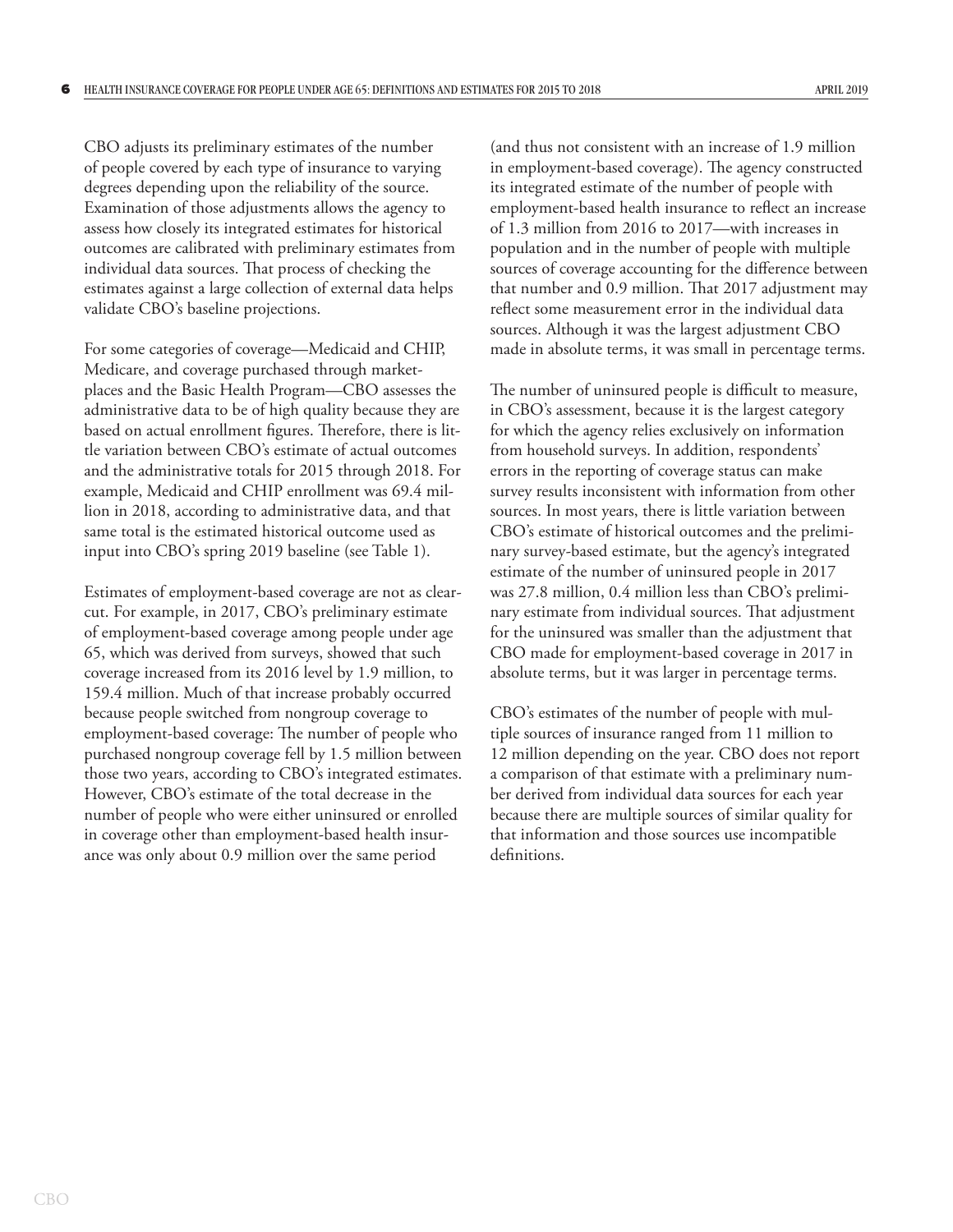<span id="page-6-0"></span>**Table 1.**

#### **CBO's Integrated Estimates of Health Insurance Coverage for People Under Age 65 Compared With Preliminary Estimates from Individual Data Sources**

| Millions of People                                               |                |                               |                               |       |                |       |                                               |       |
|------------------------------------------------------------------|----------------|-------------------------------|-------------------------------|-------|----------------|-------|-----------------------------------------------|-------|
|                                                                  | 2015 Estimates |                               | 2016 Estimates                |       | 2017 Estimates |       | 2018 Estimates                                |       |
|                                                                  |                | <b>Preliminary Integrated</b> | <b>Preliminary Integrated</b> |       |                |       | Preliminary Integrated Preliminary Integrated |       |
| <b>Employment-Based Coverage</b>                                 | 157.1          | 157.0                         | 157.5                         | 157.5 | 159.4          | 158.8 | n.a.                                          | 159.7 |
| Medicaid and CHIP <sup>a</sup>                                   |                |                               |                               |       |                |       |                                               |       |
| Made eligible for Medicaid by the ACA                            | 9.8            | 9.8                           | 11.3                          | 11.3  | 12.0           | 12.0  | 12.0                                          | 12.0  |
| Otherwise eligible for Medicaid                                  | 51.1           | 51.1                          | 51.4                          | 51.4  | 50.8           | 50.8  | 50.3                                          | 50.3  |
| <b>CHIP</b>                                                      | 6.0            | 6.0                           | 6.4                           | 6.4   | 6.8            | 6.8   | 7.1                                           | 7.1   |
| Subtotal                                                         | 66.9           | 66.9                          | 69.2                          | 69.2  | 69.6           | 69.5  | 69.4                                          | 69.4  |
| Nongroup Coverage and Basic Health Program                       |                |                               |                               |       |                |       |                                               |       |
| Nongroup coverage purchased<br>through marketplaces <sup>b</sup> |                |                               |                               |       |                |       |                                               |       |
| Subsidized                                                       | 7.9            | 7.9                           | 8.4                           | 8.3   | 8.2            | 8.3   | 8.4                                           | 8.4   |
| Unsubsidized                                                     | 1.5            | 1.5                           | 1.6                           | 1.6   | 1.5            | 1.5   | 1.3                                           | 1.3   |
| Subtotal                                                         | 9.4            | $\overline{9.4}$              | 10.0                          | 9.9   | 9.8            | 9.8   | 9.7                                           | 9.7   |
| Nongroup coverage purchased                                      |                |                               |                               |       |                |       |                                               |       |
| outside of marketplaces                                          | 8.2            | 8.0                           | 7.4                           | 7.4   | 6.0            | 6.0   | 4.9                                           | 4.9   |
| Subtotal, Nongroup Coverage                                      | 17.5           | 17.3                          | 17.4                          | 17.3  | 15.7           | 15.8  | 14.6                                          | 14.7  |
| Coverage through the Basic Health Program <sup>c</sup>           | 0.3            | 0.3                           | 0.6                           | 0.6   | 0.8            | 0.8   | 0.8                                           | 0.8   |
| Medicare <sup>d</sup>                                            | 8.6            | 8.6                           | 8.5                           | 8.5   | 8.4            | 8.4   | 8.3                                           | 8.3   |
| Other Coverage <sup>e</sup>                                      | 3.0            | 2.9                           | 3.1                           | 2.9   | 3.1            | 2.8   | 3.1                                           | 3.0   |
| Uninsured <sup>f</sup>                                           | 28.3           | 28.3                          | 27.5                          | 27.5  | 28.3           | 27.8  | 28.9                                          | 28.9  |

Source: Congressional Budget Office.

Numbers may not add up to totals because of rounding.

Estimates are for calendar years.

Estimates include noninstitutionalized civilian residents of the 50 states and the District of Columbia who are younger than 65. CBO and the Joint Committee on Taxation estimate that in most years, 11 million to 12 million people (or about 5 percent of insured people) have multiple sources of coverage, such as employment-based coverage and Medicaid.

Estimates reflect average monthly enrollment over the course of a year and include spouses and dependents covered under family policies.

ACA = Affordable Care Act; CHIP = Children's Health Insurance Program; n.a. = not available.

a. Includes only noninstitutionalized enrollees with full Medicaid benefits. Estimates are adjusted to account for people enrolled in more than one state.

- b. Under the ACA, many people can purchase subsidized health insurance coverage through marketplaces, which are operated by the federal government, state governments, or partnerships between the federal and state governments.
- c. The Basic Health Program, created under the ACA, allows states to establish a coverage program primarily for people with income between 138 percent and 200 percent of the federal poverty guidelines. To subsidize that coverage, the federal government provides states with funding equal to 95 percent of the subsidies for which those people would otherwise have been eligible through a marketplace.
- d. Includes noninstitutionalized Medicare enrollees under age 65. Most Medicare-eligible people under age 65 qualify for Medicare because they participate in the Social Security Disability Insurance program.
- e. Includes people with other kinds of insurance, such as student health plans, coverage provided by the Indian Health Service, and coverage from foreign sources.
- f. Includes noncitizens who are not lawfully present in this country, who are ineligible either for marketplace subsidies or for most Medicaid benefits; people who are ineligible for Medicaid because they live in a state that has not expanded coverage under the ACA; people who are eligible for Medicaid but do not enroll; and people who do not purchase insurance through an employer, through the marketplaces, or directly from an insurer.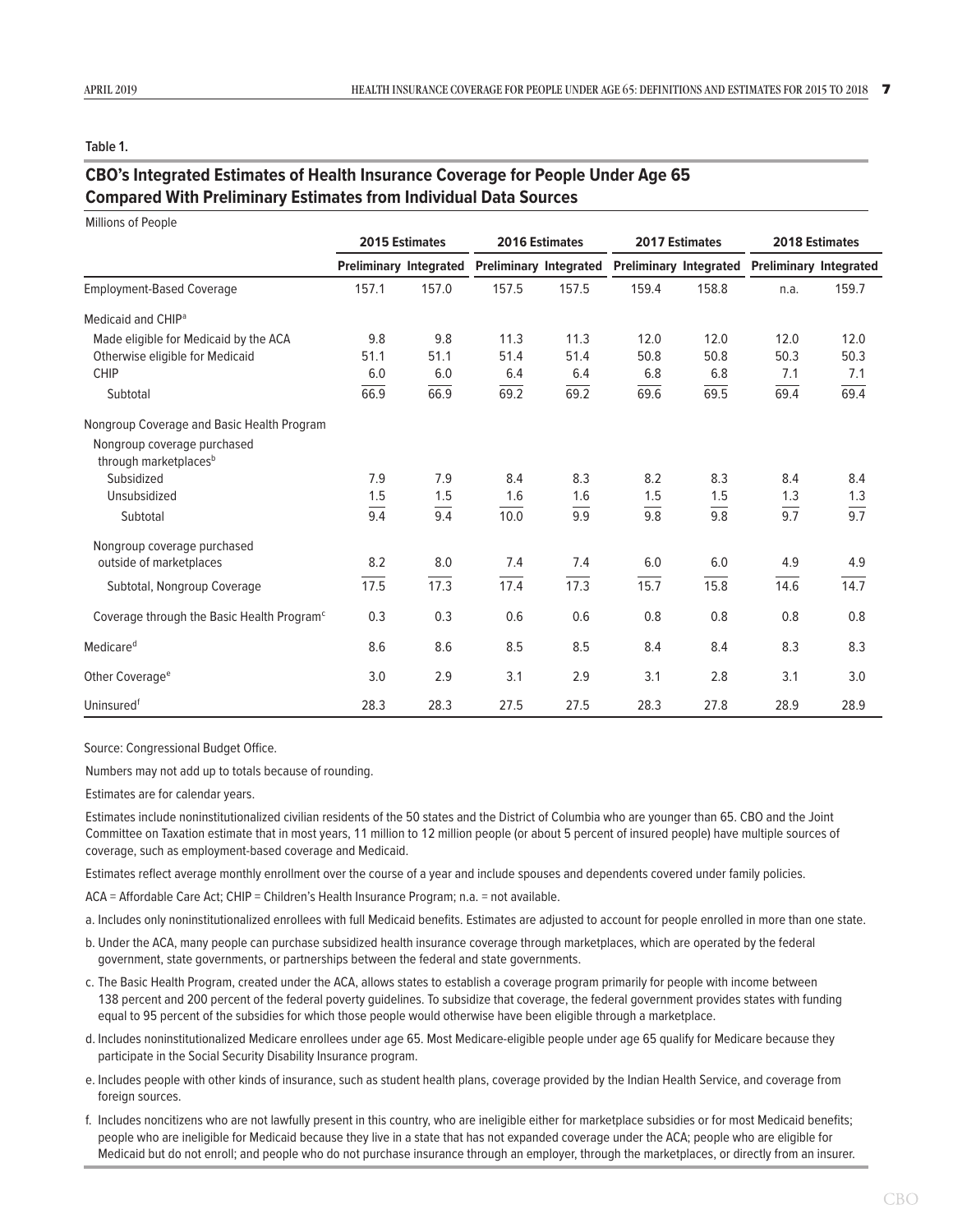# **Appendix: Sources of Information**

This report draws upon three types of information sources:

- Other work published by the Congressional Budget Office about estimates of health insurance coverage,
- Individual data sources (survey and administrative) about health insurance coverage, and
- Research studies that discuss issues in estimating insurance coverage.

This appendix provides citations to the specific sources of information.

#### **CBO Publications**

For technical details about the input data underlying CBO's spring 2019 baseline projections of health insurance coverage, see Jessica Banthin and others, *Sources and Preparation of Data Used in HISIM2—CBO's New Health Insurance Simulation Model,* Working Paper 2019-04 (Congressional Budget Office, April 2019), [www.cbo.publication/](http://www.cbo.publication/55087)55087.

For CBO's most recent projections of health insurance coverage for people under age 65, see Congressional Budget Office, *Federal Subsidies for Health Insurance Coverage for People Under Age 65: 2018 to 2028*  (May 2018), [www.cbo.gov/publication/53826.](https://www.cbo.gov/publication/53826) Projections for 2019 to 2029 are scheduled to be published early in May 2019.

For a discussion of the ways in which CBO would estimate health insurance coverage under alternative proposals, see Susan Yeh Beyer and Jared Maeda, "Challenges in Estimating the Number of People With Nongroup Health Insurance Coverage Under Proposals for Refundable Tax Credits," *CBO Blog* (December 20, 2016), [www.cbo.gov/publication/52351.](https://www.cbo.gov/publication/52351)

For more information about the methods that CBO uses to make its projections of health insurance coverage, see Congressional Budget Office, "HISIM2—The Health

<span id="page-7-0"></span>Insurance Simulation Model Used in Preparing CBO's Spring 2019 Baseline" (April 2019), [www.cbo.gov/pub](http://www.cbo.gov/publication/55097)[lication/55097](http://www.cbo.gov/publication/55097); and *How CBO and JCT Analyze Major Proposals That Would Affect Health Insurance Coverage* (February 2018), [www.cbo.gov/publication/53571](https://www.cbo.gov/publication/53571).

For a discussion of various aspects of the private health insurance market, including the minimum value standard used to govern benefits in the large-group market, see Congressional Budget Office, *Private Health Insurance Premiums and Federal Policy* (February 2016), [www.cbo.](https://www.cbo.gov/publication/51130) [gov/publication/51130.](https://www.cbo.gov/publication/51130)

This report is an update to previous publications on this topic. See Congressional Budget Office, *How CBO Defines and Estimates Health Insurance Coverage for People Under Age 65* (May 2018), [www.cbo.gov/](https://www.cbo.gov/publication/53822) [publication/53822.](https://www.cbo.gov/publication/53822) For related earlier discussion, see Jared Maeda and Susan Yeh Beyer, "How Does CBO Define and Estimate Health Insurance Coverage for People Under Age 65?" *CBO Blog* (December 20, 2016), [www.cbo.gov/publication/52352;](http://www.cbo.gov/publication/52352) and Congressional Budget Office, *How Many People Lack Health Insurance and For How Long?* (May 2003), [www.cbo.gov/](https://www.cbo.gov/publication/14426) [publication/14426.](https://www.cbo.gov/publication/14426)

#### **Information About Individual Data Sources**

CBO's estimates for each coverage category of actual outcomes from individual data sources draw upon surveys, administrative data, or both. The agency's estimates are for the noninstitutionalized civilian population under age 65.

**Employment-Based Coverage.** CBO's estimates of the number of people enrolled in military and veterans' health programs—and not enrolled in another type of employment-based health insurance—are based on data from the Census Bureau's Current Population Survey (CPS). CBO's preliminary estimates of the number of other people covered by employment-based health insurance are constructed in two steps. First, CBO uses data from the Medical Expenditure Panel Survey—Insurance Component and from the Office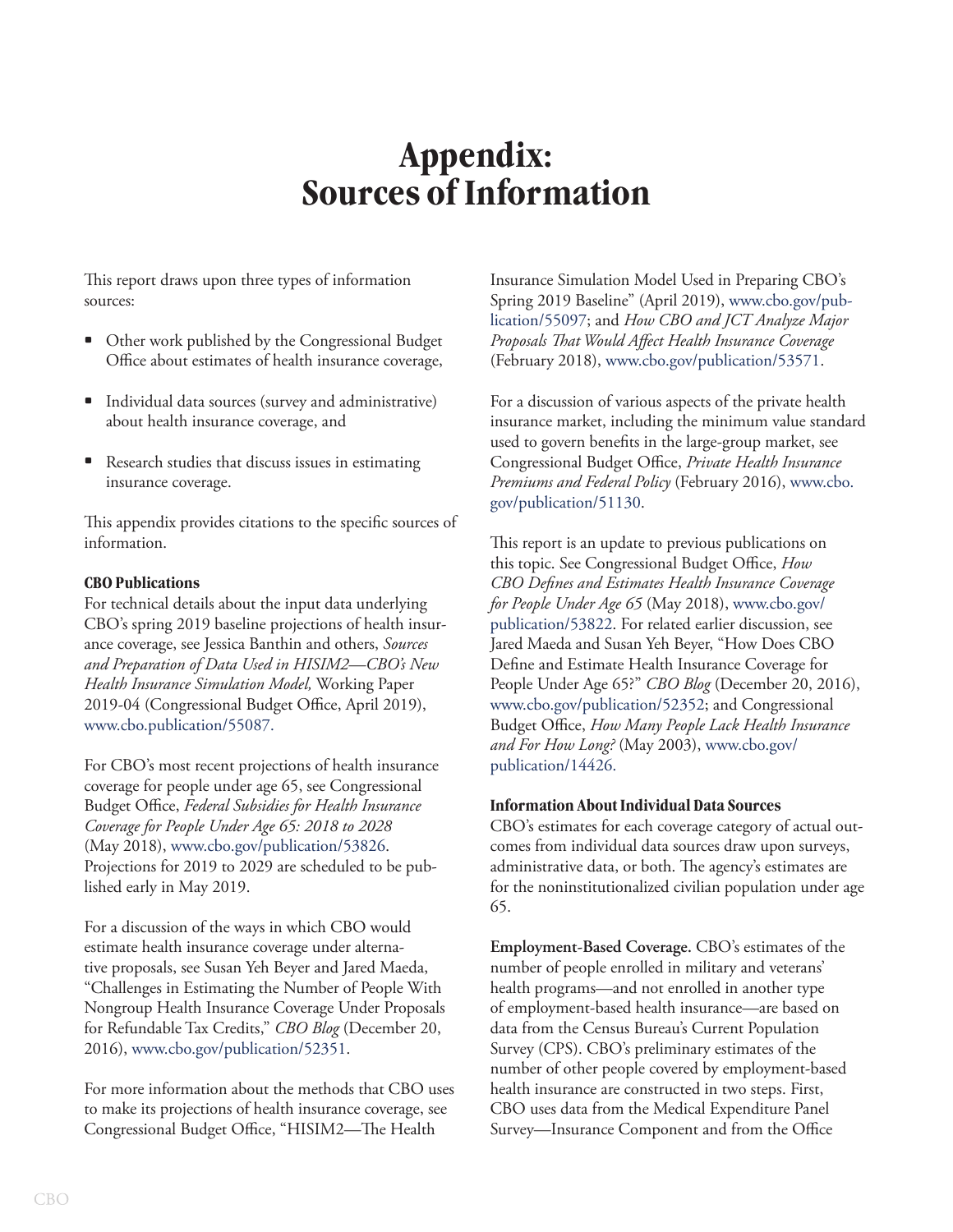of Personnel Management on the Federal Employees Health Benefits program to estimate the total number of employment-based health insurance policies.<sup>1</sup> Second, the agency combines that estimate with the average number of dependents per family policy according to the Medical Expenditure Panel Survey—Household Component to estimate the total number of people with employment-based health insurance.<sup>2</sup>

**Medicaid and CHIP.** With one exception, estimated enrollment in Medicaid is based on data regarding monthly enrollment that is submitted by states to the Centers for Medicare & Medicaid Services (CMS) on Form CMS-64.3 The exception is California: In that state, CBO's estimates of Medicaid enrollment among people not made eligible by the Affordable Care Act are instead derived from data published by the California Department of Health Care Services.<sup>4</sup> CBO's estimates for Medicaid that use those data sources are adjusted to exclude enrollees with partial Medicaid benefits and those who are enrolled in more than one state. CBO's estimates of the number of people covered by the Children's Health Insurance Program (CHIP) are based on data from the CHIP Statistical Enrollment Data System.5

**Nongroup Coverage.** Estimated enrollment in the nongroup market is based on data from CMS's Medical Loss Ratio reports and data from the National Association of Insurance Commissioners.<sup>6</sup> CBO's estimates of actual

- 3. See Centers for Medicare & Medicaid Services, "Medicaid Enrollment Data Collected Through MBES" (accessed March 26, 2019), [https://go.usa.gov/xR7jy.](https://go.usa.gov/xR7jy)
- 4. See California Department of Health Care Services, "Medi-Cal Certified Eligibles—Recent Trends" (accessed March 26, 2019) [https://go.usa.gov/xm3MH.](https://go.usa.gov/xm3MH)
- 5. See Centers for Medicare & Medicaid Services, "Reports & Evaluations" (accessed March 26, 2019), [www.medicaid.gov/](http://www.medicaid.gov/chip/reports-and-evaluations/index.html) [chip/reports-and-evaluations/index.html](http://www.medicaid.gov/chip/reports-and-evaluations/index.html).
- 6. CBO accessed data from the Centers for Medicare & Medicaid Services and from the National Association of Insurance Commissioners via the Health Coverage Portal TM by Mark Farrah Associates. See Centers for Medicare & Medicaid

enrollment through the marketplaces is based on CMS's effectuated enrollment reports.7 Nongroup enrollment outside of the marketplaces is estimated from the difference between total nongroup enrollment and marketplace enrollment.

Basic Health Program. CBO's estimates of the number of people who enrolled in coverage through the Basic Health Program are based on information published by the state governments of Minnesota and New York, which are the only states that have used the program.8

**Medicare.** CBO uses administrative data from CMS and the Social Security Administration to estimate the number of people under age 65 who have Medicare coverage. Those data include counts of Medicare enrollees by age group and eligibility category, which allows the agency to estimate the number of enrollees who are under the age of  $65.9$ 

**Other Coverage.** The estimated number of people with alternative sources of coverage (including the Indian Health Service, student health plans, and foreign sources) is based on data from the CPS.

Services, "Medical Loss Ratio Data and System Resources" (accessed March 26, 2019), [https://go.usa.gov/xm3e9;](https://go.usa.gov/xm3e9) and Mark Farrah Associates, "Health Coverage Portal," [http://tinyurl.com/](http://tinyurl.com/yxsd77qx) [yxsd77qx.](http://tinyurl.com/yxsd77qx)

- 7. See Centers for Medicare & Medicaid Services, "Total Effectuated Enrollment and Financial Assistance by State" (accessed March 26, 2019), [https://go.usa.gov/xR7jv;](https://go.usa.gov/xR7jv) "2017 Effectuated Enrollment Snapshot" (accessed March 26, 2019), [https://go.usa.gov/xm3ep](https://go.usa.gov/xm3ep%20) (PDF, 490 KB); "Early 2018 Effectuated Enrollment Snapshot" (accessed March 26, 2019,<https://go.usa.gov/xm3ed>(PDF, 372 KB); and and "First Half of 2018 Average Effectuated Enrollment Data" (accessed April 11, 2019), <https://go.usa.gov/xm4Xd> (PDF, 131 KB).
- 8. See Minnesota Department of Human Services, "Managed Care Enrollment Figures" (accessed March 26, 2019), <http://tinyurl.com/y53ub5de>; and New York State Department of Health, "Basic Health Program Annual Reports" (accessed March 26, 2019), [https://go.usa.gov/xm3eG;](https://go.usa.gov/xm3eG) and NY State of Health, "Enrollment Data" (accessed March 26, 2019), [https://info.nystateofhealth.ny.gov/enrollmentdata.](https://info.nystateofhealth.ny.gov/enrollmentdata)
- 9. See Centers for Medicare & Medicaid Services, data provided to CBO (March 12, 2019); Social Security Administration, "Annual Statistical Report on the Social Security Disability Insurance Program" (various years), [www.ssa.gov/policy/docs/statcomps/](https://www.ssa.gov/policy/docs/statcomps/); and "Number of Beneficiaries by Age" (accessed March 2019), [www.ssa.gov/OACT/ProgData/byage.html?type=da.](http://www.ssa.gov/OACT/ProgData/byage.html?type=da)

<sup>1.</sup> See Department of Health and Human Services, Agency for Healthcare Research and Quality, Medical Expenditure Panel Survey, "Insurance/Employer Component" (accessed March 26, 2019),<https://go.usa.gov/xm3Md>.

<sup>2.</sup> See Department of Health and Human Services, Agency for Healthcare Research and Quality, Medical Expenditure Panel Survey, "Household Component" (accessed March 26, 2019), <https://go.usa.gov/xm3MG>.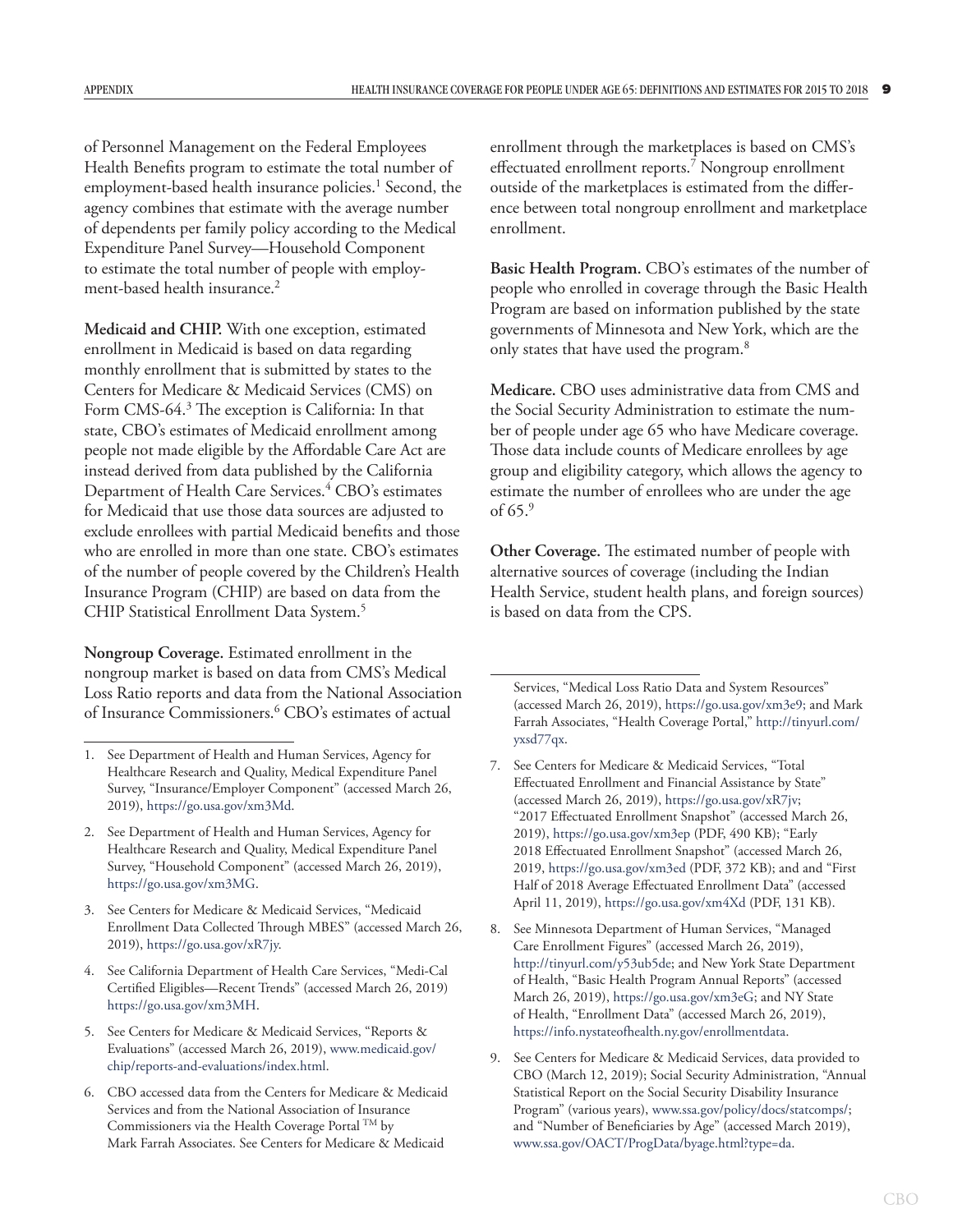**Uninsured.** CBO's estimates of the number of uninsured are based on the number of people that reported being uninsured in the National Health Interview Survey (NHIS). For 2015 to 2017, CBO used the public-use data release of that survey; for 2018, CBO used the early release covering January to September of that year, making a small adjustment for the typical difference between the preliminary and final data. In all cases, CBO adjusted downward the number reported in the NHIS to exclude people with coverage through the Indian Health Service, which the agency considers to be health insurance.<sup>10</sup>

#### **Related Research**

The following studies discuss issues in using survey and administrative data to estimate private and public insurance coverage.

Jean M. Abraham, Pinar Karaca-Mandic, and Michel Boudreaux, "Sizing Up the Individual Market for Health Insurance: A Comparison of Survey and Administrative Data Sources," *Medical Care Research and Review*, vol. 70, no. 4 (August 2013), pp. 418–433, <https://tinyurl.com/y7kea80g>.

Fredric Blavin and others, "An Early Look at Changes in Employer-Sponsored Insurance Under the Affordable Care Act," *Health Affairs,* vol. 34, no. 1 (January 2015), pp. 170–177, [https://tinyurl.com/yd57mbho.](https://tinyurl.com/yd57mbho)

Michel H. Boudreaux and others, "Measurement Error in Public Health Insurance Reporting in the American Community Survey: Evidence From Record Linkage," *Health Services Research*, vol. 50, no. 6 (December 2015), pp. 1973–1995, [https://tinyurl.com/ycntdo5p.](https://tinyurl.com/ycntdo5p)

Kathleen T. Call, "Validating Self-Reported Health Insurance Coverage: Preliminary Results on CPS and ACS (Cross-Post)," *Blog & News* (State Health Access Data Assistance Center, May 2016), [http://tinyurl.com/](http://tinyurl.com/jsbbvbo) [jsbbvbo.](http://tinyurl.com/jsbbvbo)

Kathleen T. Call and others, "Medicaid Undercount and Bias to Estimates of Uninsurance: New Estimates and Existing Evidence," *Health Services Research*, vol. 43, no. 3 (June 2008), pp. 901–914, [https://tinyurl.com/](https://tinyurl.com/y9gqh43o) [y9gqh43o.](https://tinyurl.com/y9gqh43o)

Joel C. Cantor and others, "The Adequacy of Household Survey Data for Evaluating the Nongroup Health Insurance Market," *Health Services Research*, vol. 42, no. 4 (August 2007), pp. 1739–1757, [https://tinyurl.com/yb6mg6oe.](https://tinyurl.com/yb6mg6oe)

Gary Claxton and others, "Health Benefits in 2014: Stability in Premiums and Coverage for Employer-Sponsored Plans," *Health Affairs,* vol. 33, no. 10 (October 2014), pp. 1851–1860, [https://tinyurl.com/](https://tinyurl.com/yawot5eh) [yawot5eh.](https://tinyurl.com/yawot5eh)

Gary Claxton and others, *Measuring Changes in Insurance Coverage Under the Affordable Care Act*, Data Note (Henry J. Kaiser Family Foundation, April 2014), <http://tinyurl.com/z39wo6b>.

Gary Claxton and others, *How Many People Have Nongroup Health Insurance?* Issue Brief (Henry J. Kaiser Family Foundation, December 2013), [http://tinyurl.](http://tinyurl.com/jf7penx%20) [com/jf7penx](http://tinyurl.com/jf7penx%20) (PDF, 403 KB).

Michael Davern and others, "An Examination of the Medicaid Undercount in the Current Population Survey: Preliminary Results From Record Linking," *Health Services Research*, vol. 44, no. 3 (June 2009), pp. 965–987,<https://tinyurl.com/yc6bgywl>.

Michael Davern and others, "Validating Health Insurance Coverage Survey Estimates: A Comparison of Self-Reported Coverage and Administrative Data Records," *Public Opinion Quarterly*, vol. 72, no. 2 (Summer 2008), pp. 241–259, [www.jstor.org/](https://www.jstor.org/stable/25167624) [stable/25167624.](https://www.jstor.org/stable/25167624)

Health Insurance Coverage Data Council Workgroup, *Data Council Workgroup Report on DHHS Health Insurance Coverage Estimates: An Evaluation of Existing Capacity, Content, Comparability and Alignment* (Agency for Healthcare Research and Quality working paper, forthcoming).

Katherine Hempstead, *Preliminary Look at Some Carrier Data on Enrollment in the Non-Group Market* (Robert Wood Johnson Foundation, June 2014), [https://tinyurl.com/y9qkkon9](https://tinyurl.com/y9qkkon9%20) (PDF, 417 KB).

<sup>10.</sup> See Emily P. Terlizzi, Robin A. Cohen, and Michael E. Martinez, *Health Insurance Coverage: Early Release of Estimates From the National Health Interview Survey, January–September 2018*  (National Center for Health Statistics, February 2019), [https://](https://go.usa.gov/xm3e7%20) [go.usa.gov/xm3e7](https://go.usa.gov/xm3e7%20) (PDF, 594 KB); and National Center for Health Statistics, "NHIS Data, Questionnaires and Related Documentation" (accessed March 26, 2019), [https://go.usa.gov/](https://go.usa.gov/xmrde) [xmrde.](https://go.usa.gov/xmrde)